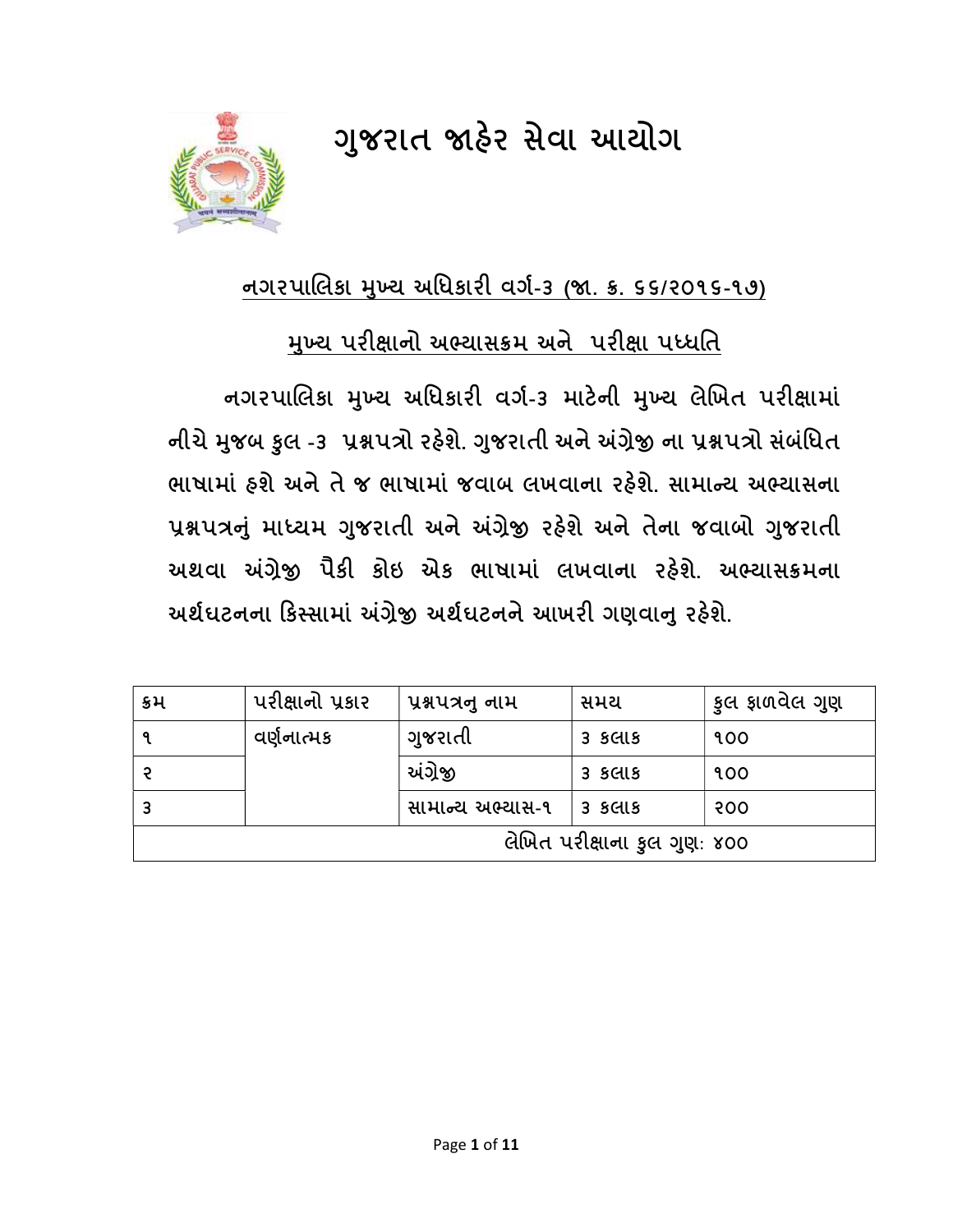# પ્રશ્નપત્ર -૧ ગુજરાતી (વર્ણનાત્મક)

#### <u>ગુણ-૧૦૦ માધ્યમ : ગુજર</u> રાતી સમય-૩ કલાક

| અનુક્રમ        | અભ્યાસક્રમની વિગત                                                       |       | ફાળવાયેલ ગુણ |
|----------------|-------------------------------------------------------------------------|-------|--------------|
| ٩.             | નિબંધ : ત્રણ પૈકી કોઈપણ એક (ઓછામાં ઓછા ૨૫૦ વધુમાં વધુ ૩૦૦               |       | ૧૫           |
|                | શબ્દોમાં)(વર્ણનાત્મક, વિશ્લેષણાત્મક/ચિંતનાત્મક/સાંપ્રત સમસ્યા પર        |       |              |
|                | આધારિત)                                                                 |       |              |
| ર.             | સંક્ષેપીકરણ : આપેલા ગદ્યખંડમાંથી આશરે ૧/૩ ભાગમાં તમારા શબ્દોમાં સંક્ષેપ |       | ΟŲ           |
|                | ગદ્યસમીક્ષા: આપેલા ગદ્યખંડના આધારે પૂછેલા પ્રશ્નોના જવાબ લખો.           |       | ٩o           |
| પ.             | ઔપચારિક ભાષણો તૈયાર કરવા (સ્વાગત, વિદાય, ઉદઘાટન વગેરે)/પત્રકાર          |       | ٩o           |
|                | પરિષદ માટે ઉદબોધન તૈયાર કરવા (ઉર્જા, ખેત ધિરાણ, પ્રદૂષણ, આરોગ્ય,        |       |              |
|                | શિક્ષણનો નીતિવિષયક કે સમસ્યા વિષયક) (આશરે ૧૫૦ શબ્દોમાં)                 |       |              |
| ६              | પ્રચાર માધ્યમો માટે નિવેદનો તૈયાર કરવા (આશરે ૧૦૦ શબ્દોમાં)              |       | ٩o           |
| $\mathcal{L}.$ | ચર્ચાપત્ર (આશરે ૧૫૦ શબ્દોમાં) (વર્તમાનપત્રમાં પ્રજાના પ્રશ્નો/સાંપ્રત   |       | ٩o           |
|                | સમસ્યાઓ/વ્યક્તિગત અભિપ્રાય રજુ કરતુ ચર્ચાપત્ર)                          |       |              |
| 90.            | અહેવાલલેખન (આશરે ૧૫૦ શબ્દોમાં)                                          |       | ٩o           |
| १२.            | ભાષાંતર : અંગ્રેજીમાંથી ગુજરાતીમાં અનુવાદ                               |       | ٩o           |
| 93.            | ગુજરાતી વ્યાકરણ                                                         |       | २०           |
|                | સૂચવ્યા મુજબ જવાબ લખો. (આ પ્રશ્નોમાં આંતરિક વિકલ્પો રહેશે નહીં.)        |       |              |
|                | ૧) રૂઢિપ્રયોગોના અર્થ અને તેનો વાક્યપ્રયોગ                              | $-$ २ |              |
|                | ૨) કહેવતોનો અર્થ                                                        | – ૨   |              |
|                | ૩) સમાસનો વિગ્રહ કરી તેની ઓળખ                                           | – ર   |              |
|                | ૪) છંદ ઓળખાવો                                                           | – ર   |              |
|                | ૫) અલંકાર ઓળખાવો                                                        | — ર   |              |
|                | ૬) શબ્દસમૂહ માટે એક શબ્દ                                                | — ર   |              |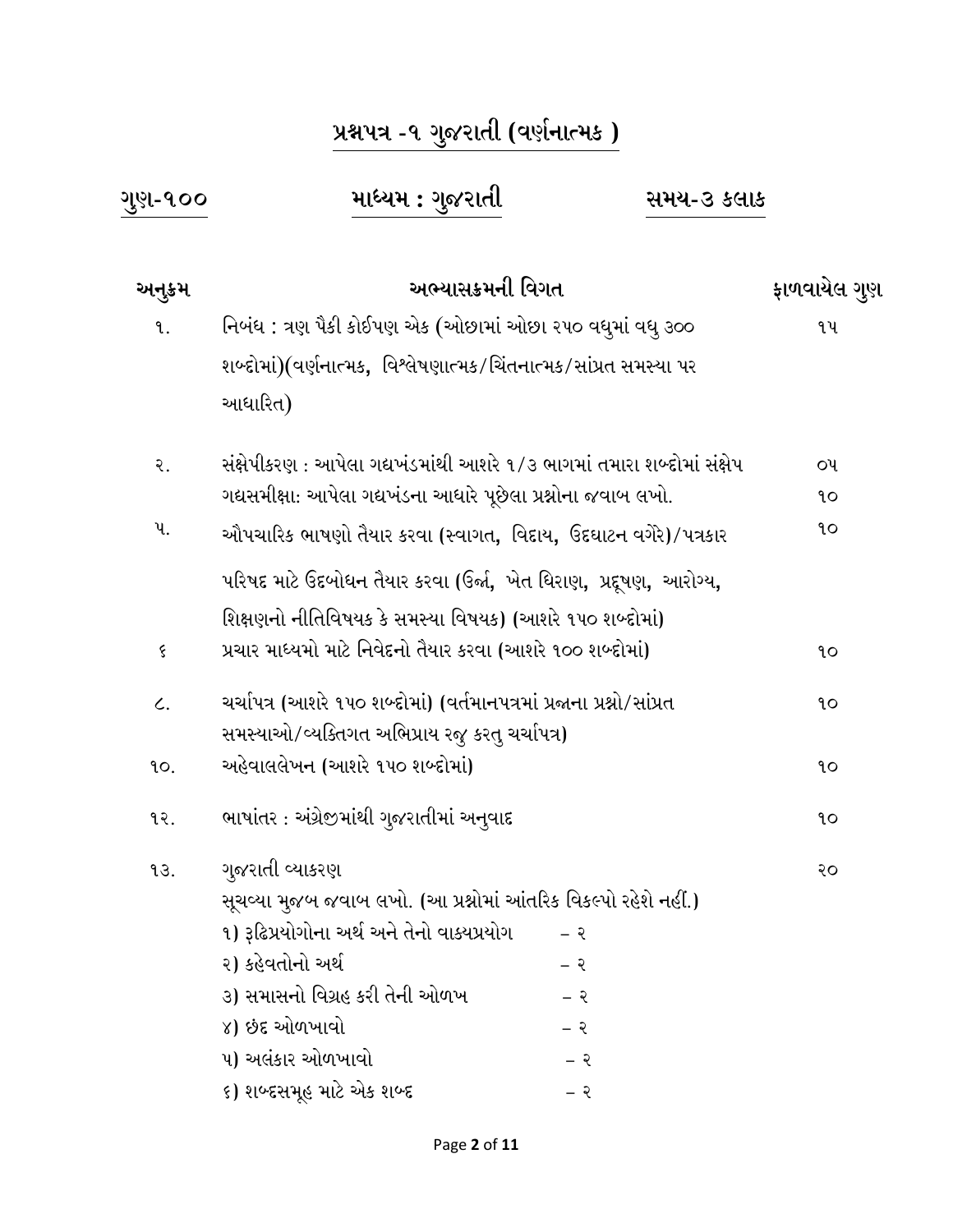#### Page 3 of 11

| ૭) જોડણી શૃધ <mark>્</mark> ધિ                            | $-$ રે      |      |
|-----------------------------------------------------------|-------------|------|
| ૮) લેખન શુધ્ધિ/ભાષા શુધ્ધિ                                | $-$ રે      |      |
| ૯) સંધિ – જોડો કે છોડો                                    | $ \partial$ |      |
| ૧૦) વાક્યરચનાના અંગો/ વાક્યના પ્રકાર/ વાક્ય પરિવર્તન   –૨ |             |      |
| ુકુલ                                                      |             | 9.00 |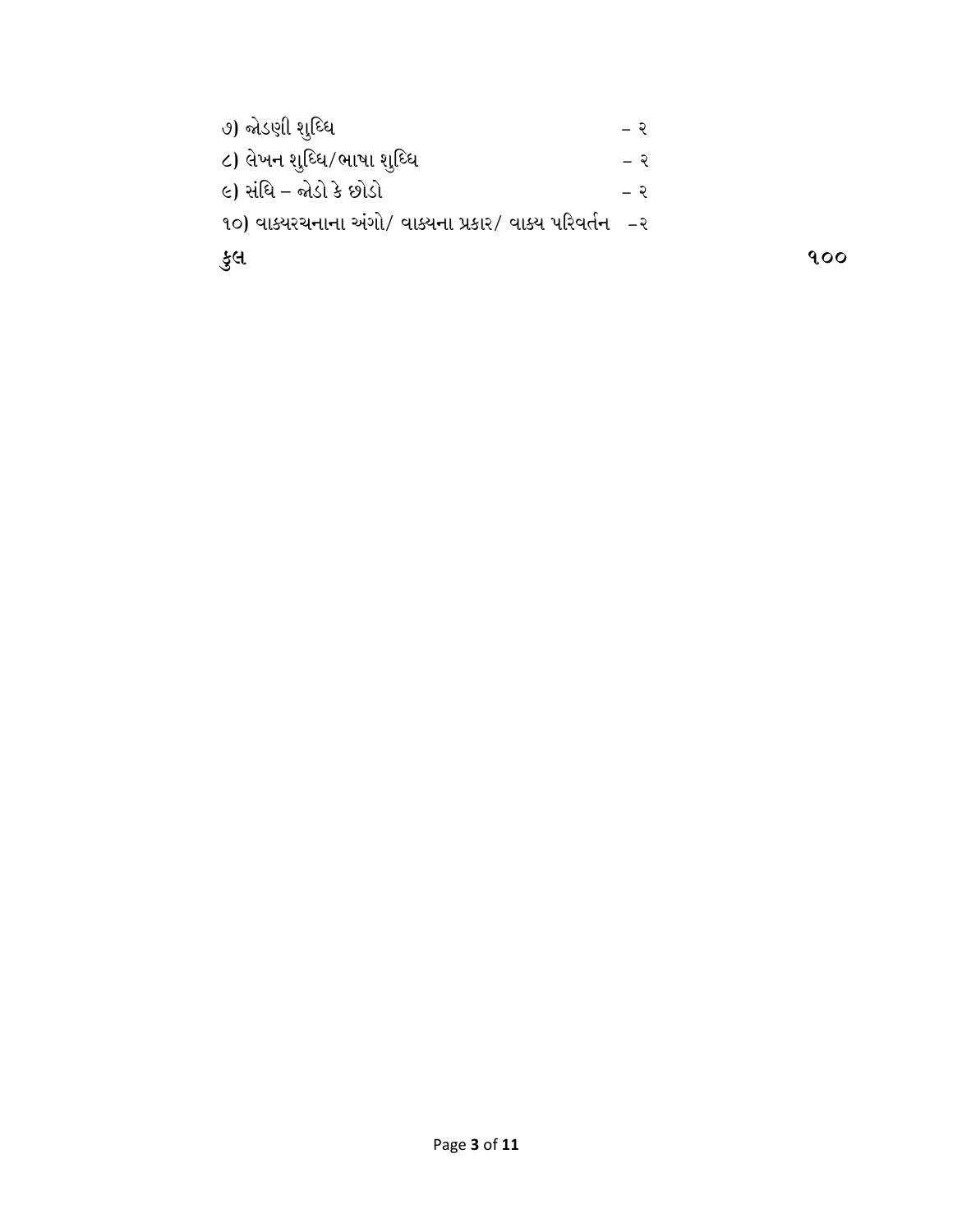# પ્રશ્નપત્ર-૨ : ENGLISH (Descriptive)

## MARKS - 100 Medium: English Time-3 HOURS

| <b>Serial</b> | <b>TYPE OF QUESTION</b>                                    | <b>Marks to be</b> |
|---------------|------------------------------------------------------------|--------------------|
| No.           |                                                            | allotted           |
| 01            | ESSAY (A minimum of 200 words and a maximum of             | 15                 |
|               | 250 words):                                                |                    |
|               | Choose any one topic from a list of five. (Descriptive,    |                    |
|               | analytical, philosophical, based on Current Affairs)       |                    |
| 02            | <b>LETTER WRITING</b> (in about 100 words):                | 10                 |
|               | A formal letter expressing one's opinion about an issue.   |                    |
|               | The issues can deal with daily office matters/ a problem   |                    |
|               | that has occurred in the office/ an opinion in response to |                    |
|               | one sought by a ranked officer etc.                        |                    |
| 03            | <b>REPORT WRITING</b> (in about 150 words):                | 10                 |
|               | A report on an official function/event/field trip/survey   |                    |
|               | etc.                                                       |                    |
| 04            | <b>FORMAL SPEECH</b> (in about 150 words):                 | 10                 |
|               | A speech (in a formal style) that is to be read out in a   |                    |
|               | formal function. This could be an inauguration speech,     |                    |
|               | an educational seminar/conference, a formal ceremony       |                    |
|               | of importance etc.                                         |                    |
| 05            | <b>PRECIS WRITING:</b>                                     | 15                 |
|               | A precis in about 100 words for a 300-word passage.        |                    |
| 06            | <b>READING COMPREHENSION:</b>                              | 10                 |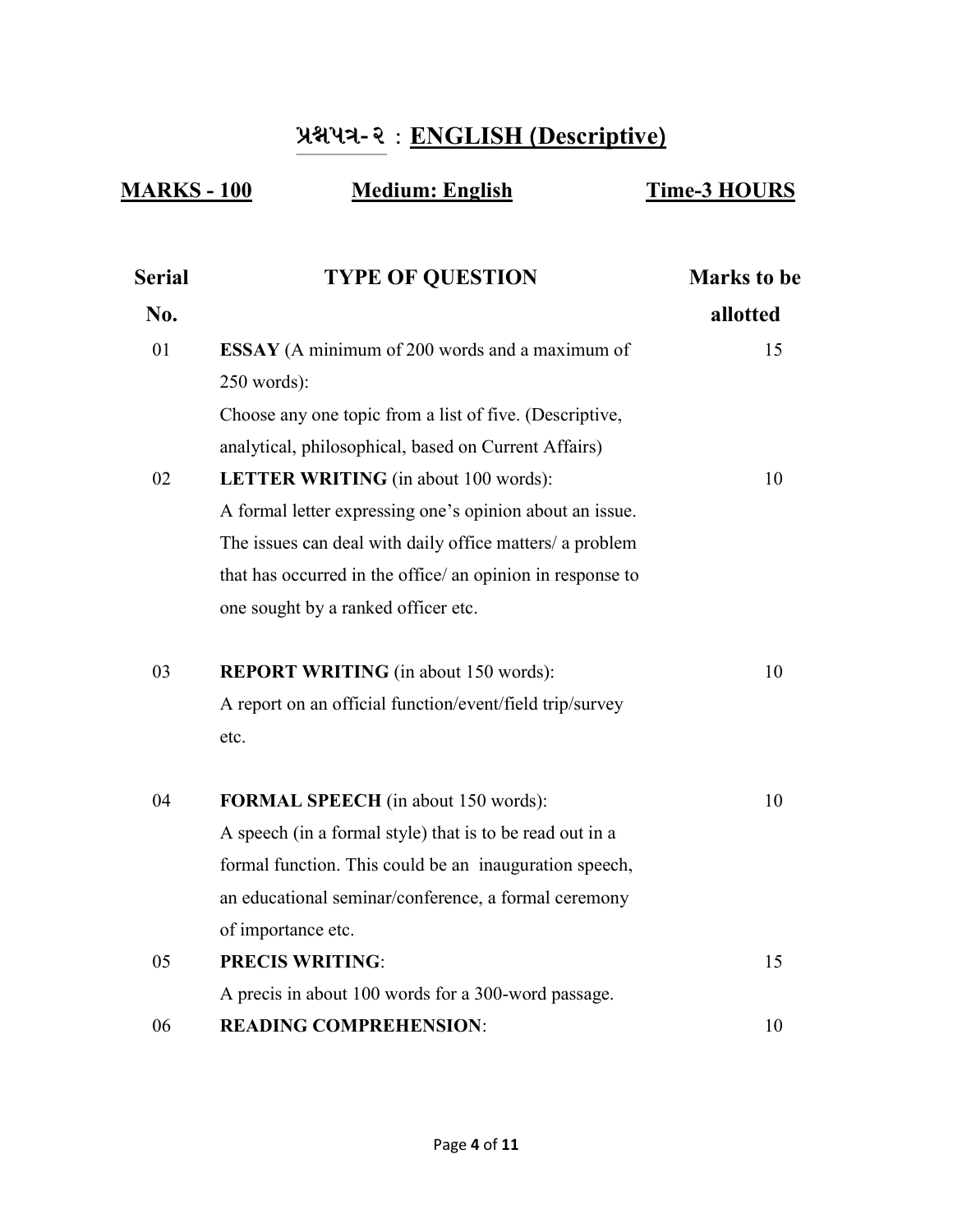A reading passage of about 250 words to be given followed by 05 Multiple-choice questions and 10 shortanswer type questions.

#### 07 ENGLISH GRAMMAR:

Multiple choice questions set from the following list.:

20

- a. Tenses
- b. Voice
- c. Narration (Direct-Indirect)
- d. Transformation of sentences
- e. Use of Articles and Determiners
- f. Use of Prepositions
- g. Use of Phrasal verbs
- h. Use of idiomatic expressions
- i. Administrative Glossary
- j. Synonyms/Antonyms
- k. One-word substitution
- l. Cohesive devices/Connectives/Linkers
- m. Affixes
- n. Words that cause confusion like
	- homonyms/homophones.

| 08. | <b>TRANSLATION:</b>                                 | 10  |
|-----|-----------------------------------------------------|-----|
|     | Translation of a short passage (of about 150 words) |     |
|     | from Gujarati to English.                           |     |
|     | <b>Total</b>                                        | 100 |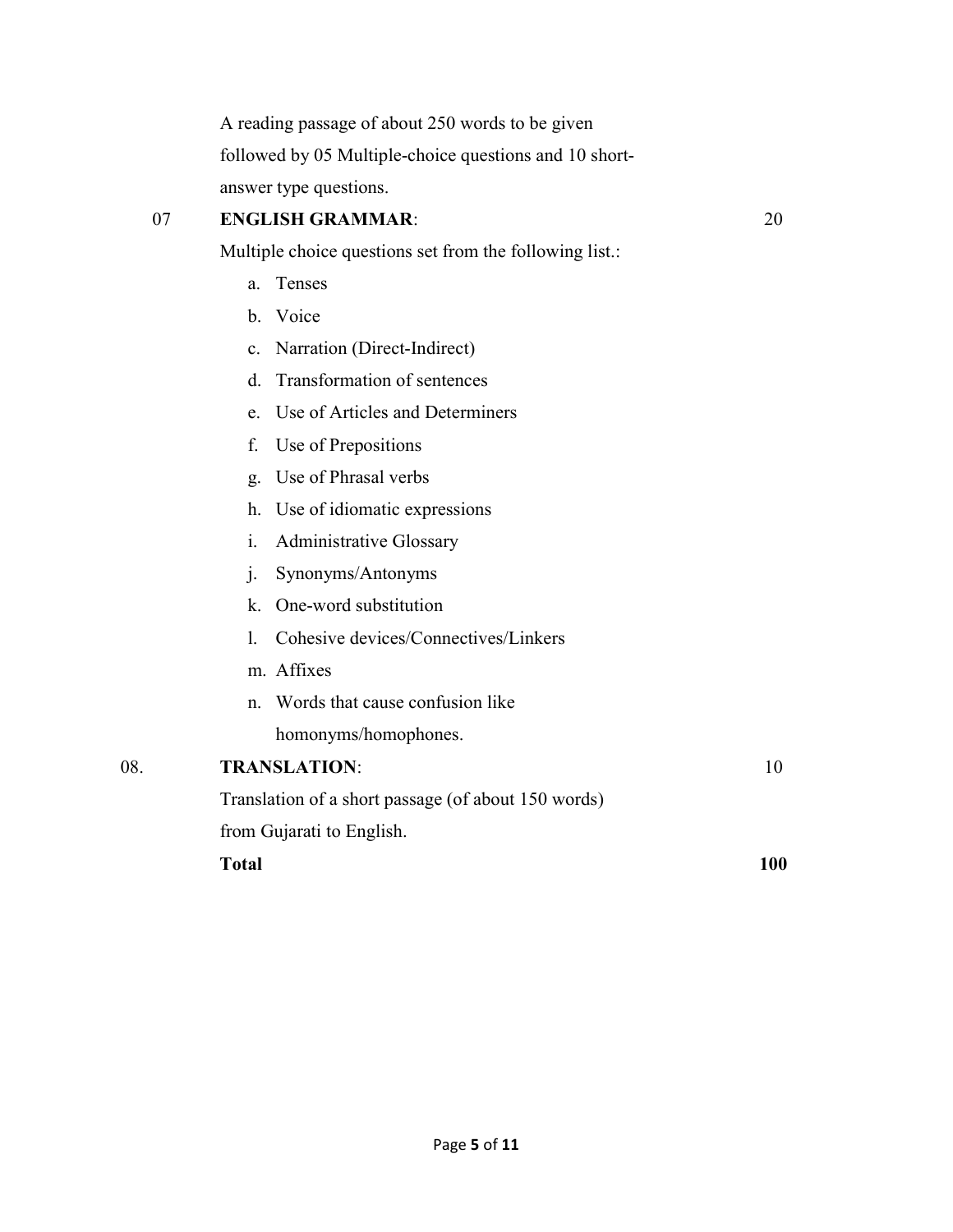### પ્રશ્નપત્ર -૩ સામાન્ય અભ્યાસ (વર્ણનાત્મક)

| <u>કુલ ગુણ: ૨૦૦</u> | માધ્યમ: ગુજરાતી/અંગ્રેજી | સમય: 3 કલાક |
|---------------------|--------------------------|-------------|
|                     |                          |             |

પ્રશ્નપત્રનુ માળખું નીચે મુજબ રહેશે.

| પ્રશ્નઓની સંખ્યા | પ્રશ્નવાર ગુણ | પ્રશ્નવાર શબ્દ મર્યાદા | કૂલ ગુણ. |
|------------------|---------------|------------------------|----------|
| ۹ ၃              |               | ૩૦ થી ૪૦ શબ્દો         | 90       |
| OC.              | 90            | ૭૦ થી ૮૦ શબ્દો         | 60       |
| 0X               | ٩u            | 130 થી 180 શબ્દો       | 90       |

(A) ઇતિહાસ અને સંસ્કૃતિ :

(1) સિંધુ ખીણની સંસ્કૃતિ,

(2) વેદિક યુગ તથા જૈન અને બૌધ્ધ ધર્મ

- (3) પ્રાચીન ભારતના મહતવના રાજવંશો- મૌર્ય, શુંગ, સાતવાહન, કુષાણ, ગુપ્ત, ચાલુક્ય, રાષ્ટ્કુટ , પલ્લ્લવ અને ચોલોના વિશેષ સંદરભમાં- તેમનુ વહીવટી તંત્ર, કલા. સ્થાપત્ય અને સાહિત્ય.
- (4) રાજપૂત યુગ, ગુજરાતના સોલંકી, વાઘેલા અને ચાવડા રાજવંશો- તેમનુ વહીવટી તંત્ર, કલા, સ્થાપત્ય અને સાહિત્ય.

(5) ૧૮૫૭ નો ભારતનો સ્વંતંત્રતા સંગ્રામ

- (6) ૧૯મી સદીમાં ભારત અને ગુજરાતમાં ધાર્મિક અને સામાજિક સુધારા આંદોલનો.
- (7) ભારતમાં યુરોપિયનોનું આગમન, બ્રિટિશ શાસનની સ્થાપના અને વિસ્તરણ ૧૭૫૭ થી ૧૮૫૬, જમીન મહેસૂલ પધ્ધતિ, કાયમી જમાબંધી, રૈયતવારી અને મહાલવારી.
- (8) ભારતની સ્વંતંત્રતા માટેની ચળવળ , ગાંધીજી અને સરદાર પટેલ અને ડો. બી. આર. ӕબેડકરȵંુયોગદાન.
- (9) ગુજરાતી સાહિત્ય, શિલ્પ અને સ્થાપત્ય તથા લોક સંસ્કૃતિ.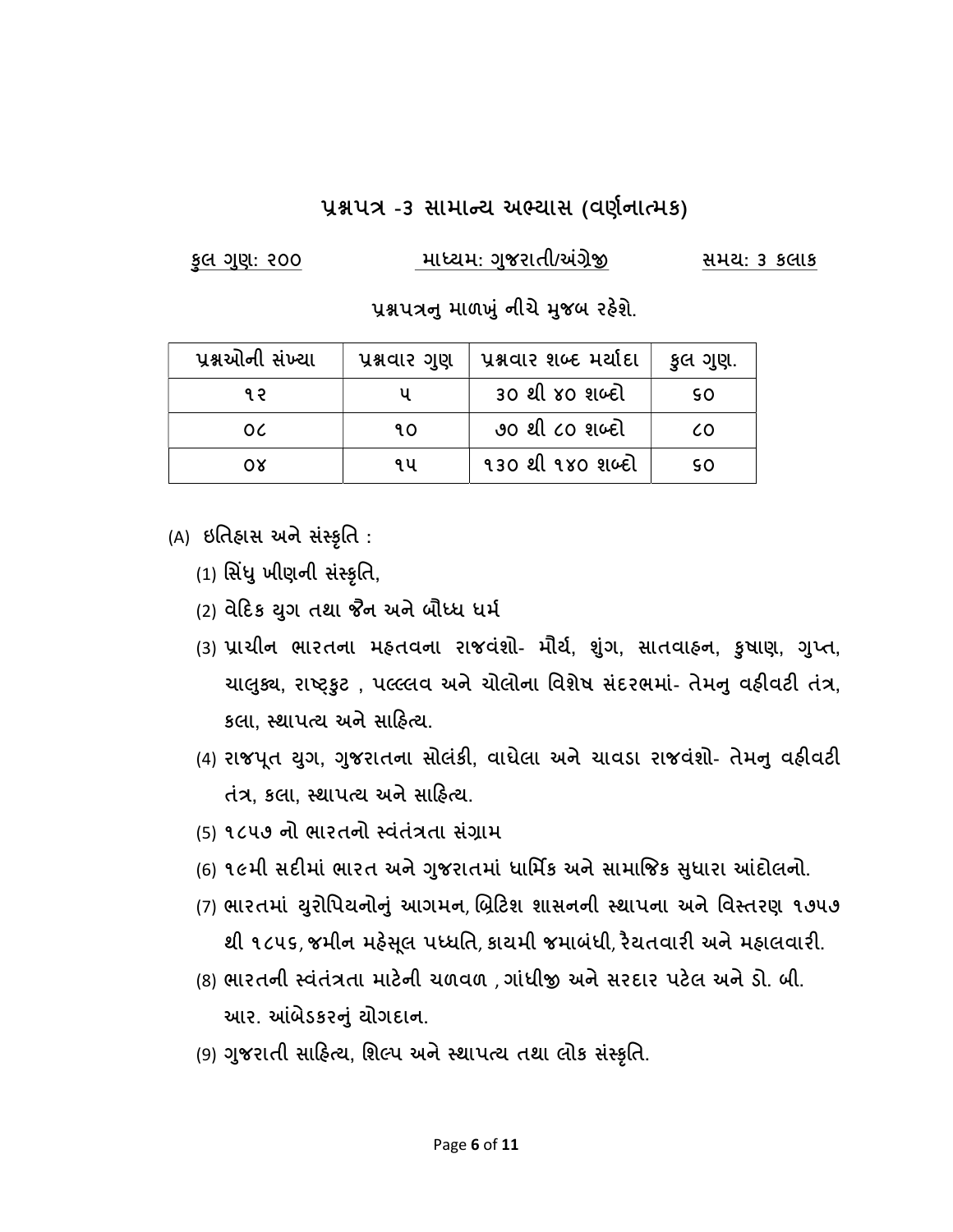(B) વિજ્ઞાન અને ટેકનોલોજી

- (1) ભારતનો અંતરિક્ષ કાર્યક્રમ્ અને ભારતની પરમાણુ નીતિ
- (2) ભારતના મુખ્ય વૈજ્ઞાનિકો અને તેમનુ પ્રદાન
- (3) ભારતની ઉર્જા જરૂરિયાત, કાર્યક્ષમતા અને સંશોધનો, કલીન એનર્જી રીસોર્સીઝ, ભારતની ઉર્જા નીતિ- સરકારની નીતિઓ અને કાર્યક્રમો.
- (4) વિકાસ અને પર્યાવરણ , જળ વાયુ પરિવર્તન
- ( C ) ભારતીય અથ½તં́ અનેઆયોજન
	- (1) ભારતીય અર્થતંત્રના મુખ્ય લક્ષણો , રાષ્ટ્રીય આવક અને માથાદીઠ આવકના વલણો.
	- (2) ક્ષેત્રિય સંરચના (ઉત્પાદન અને રોજગારી)- પ્રાથમિક , દ્રિતિય અને સેવા ક્ષેત્ર.
	- (3) કૃષિ વૃધ્ધિ અને ઉત્પાદકતા, ખાધ સુરક્ષા અને જાહેર વિતરણ વ્યવ્સ્થા.
	- (4) ભારતીય જાહેર વિત્ત વ્યવસ્થા અને ભારતીય કર પધ્ધતિ.
	- (5) ભારતીય અર્થતંત્રની મહ્ત્વની સંસ્થાઓ.
	- (6) સામાજિક આર્થિક વિકાસ માટે કેંદ્ર અને રાજ્ય સરકારના વિવિધ કાર્યક્રમો.

(D) ભુગીળ

- (1) ભારતની ભૂગોળ- ભૌગોલિક , આર્થિક , સામાજિક , કુદરતી સંશાધન અને વસ્તી અંગેની બાબતો- ગુજરાતના ખાસ સંદર્ભ સાથે.
- (2) શહેરીકરણ , તેની અસરો અને શહેરી વિસ્તારો માટે ભારત સરકારની વિવિધ યોજનાઓ.
- (E) ભારતીય રાજ વ્યવસ્થા અને બંધારણ
	- (1) આȺખુ
	- (2) મૂળભૂત અધિકારો અને ફરજો
	- (3) રાજ્યનીતિના માર્ગદર્શક સિધ્ધાંતો.
	- (4) સંસદ અને વિવિધ સંસદીય સમિતિઓ.
	- (5) રાƧ˼પિતની અનેરાԌયપાલ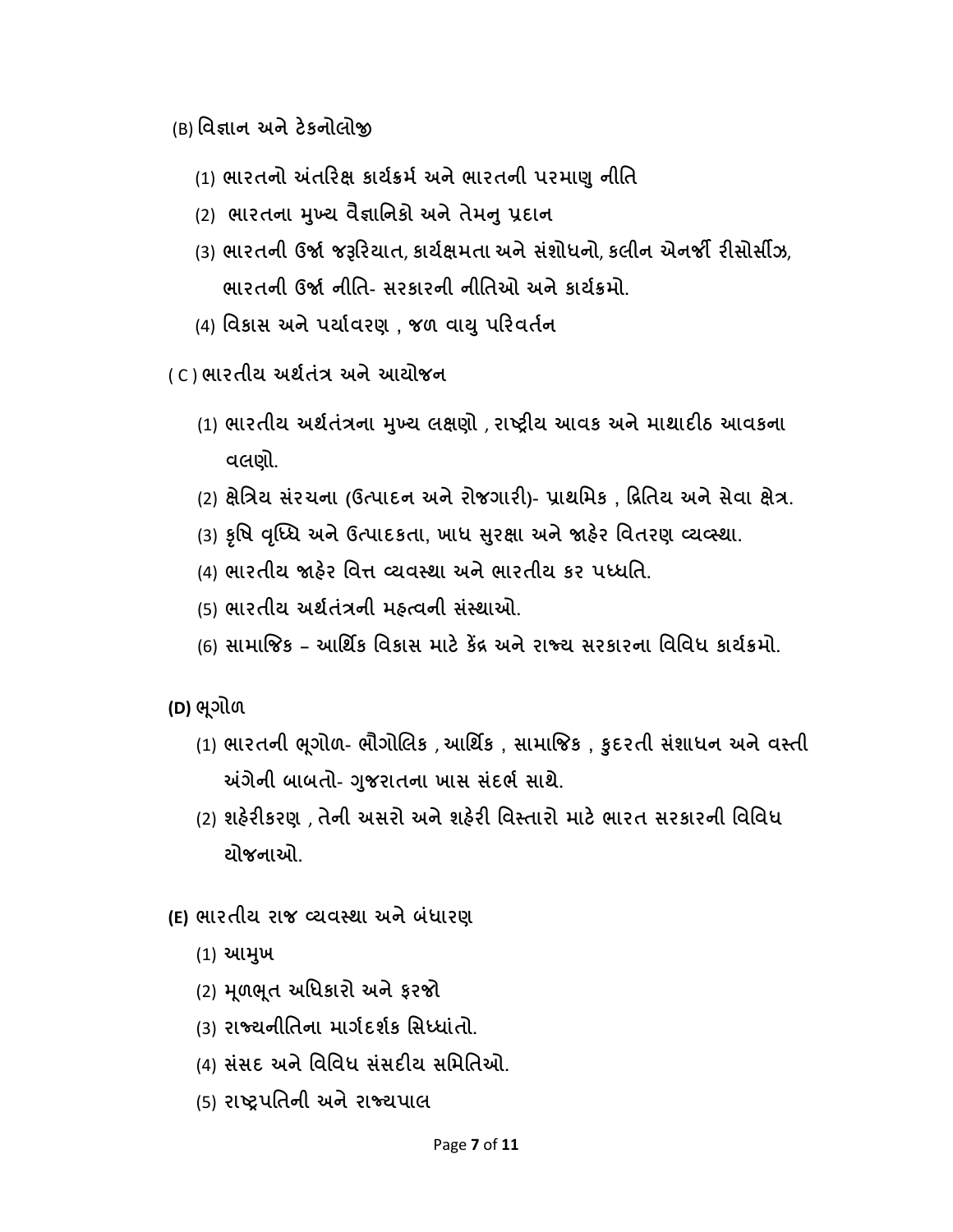- (6) ન્યાયતંત્ર
- (7) પચં ાયતી રાજ
- (8) કેંદ્રીય નાણાપંચ અને રાજ્ય નાણાપંચ
- (9) બંધારણીય અને વૈધાનિક સંસ્થાઓ.
- ( F ) લોક ̆શાસન અનેશાસન.
	- (1) લોક પ્રશાસનનો અર્થ, પ્રકૃતિ તથા કાર્યક્ષેત્ર
	- (2) લોકશાહીમાં મુલ્કી સેવાની ભૂમિકા
	- (3) નિયમનકારી અને વિવિધ અર્ધન્યાયિક સંસ્થાઓ.
	- (4) શાસનમાં ઉત્તરદાયિત્વ અને સંવેદનશીલતા, નાગરિક અધિકાર પત્ર,
	- (5) માહિતી અધિકાર અધિનિયમ અને જાહેર સેવા અધિનિયમ
	- (6) ઇ- ગવરનન્સ, પારદર્શિતા , સામાજિક અન્વેશણ અને તેનુ મહ્ત્વ.
	- (7) ૭૩મો અને ૭૪મો બંધારણીય સુધારો

(G) પ્રાદેશિક, રાષ્ટ્રીય અને આંતર રાષ્ટ્રીય મહ્ત્વની ઘટનાઓ.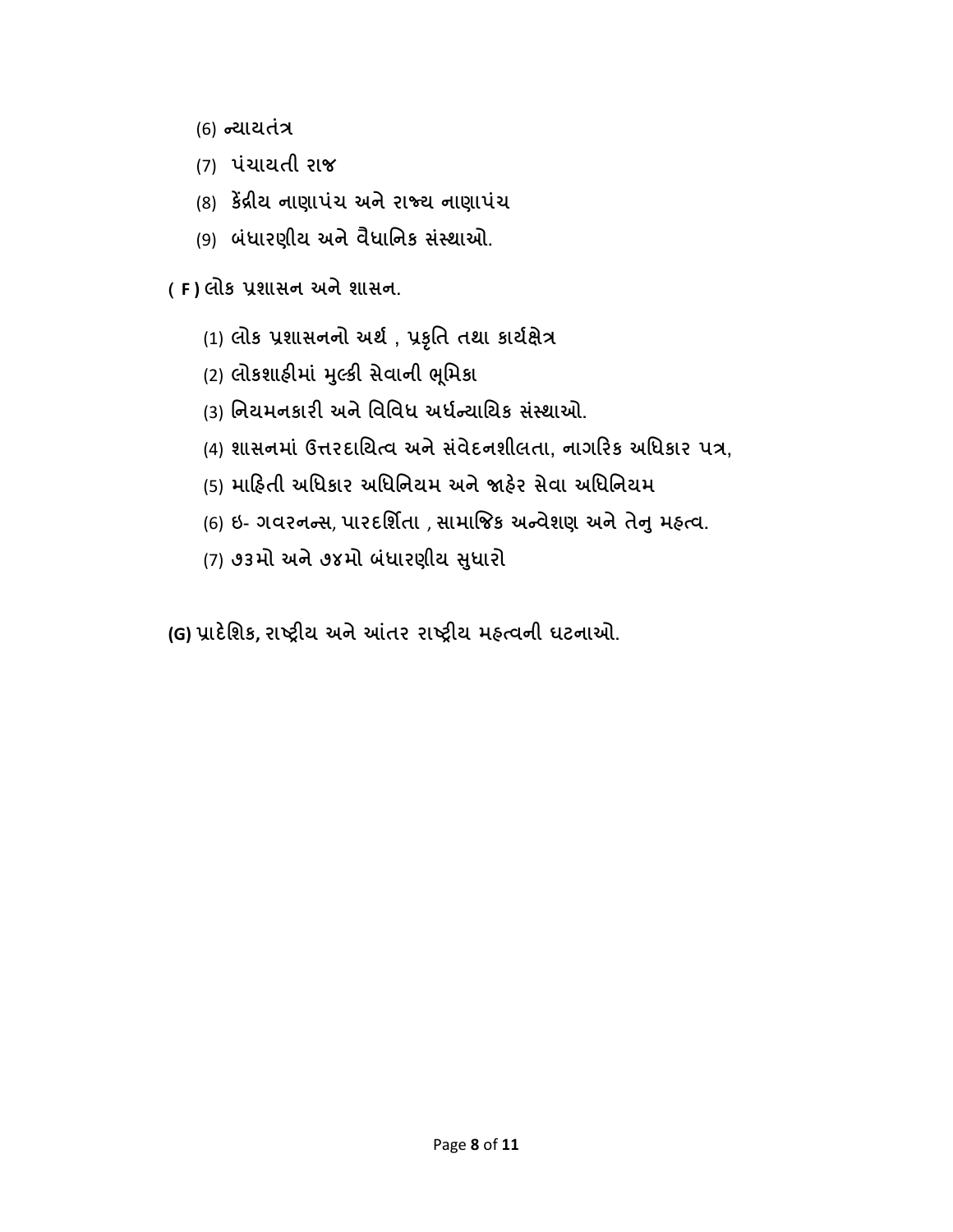## Question Paper-3: General Studies-1 (Descriptive)

| <b>Total Marks: 200</b> | Medium: English/Gujarati | Time: 3 Hours |
|-------------------------|--------------------------|---------------|
|                         |                          |               |

The Structure of the Question Paper will be as mentioned below.

| <b>No. of Questions</b> | <b>Question</b><br>wise Marks | <b>Question wise Word</b><br>Limit | <b>Total</b><br><b>Marks</b> |
|-------------------------|-------------------------------|------------------------------------|------------------------------|
| 17                      |                               | 30 to 40 Words                     | 60                           |
| 08                      | 10                            | 70 to 80 Words                     | 80                           |
| 04                      | 15                            | 130 to 140 Words                   | 60                           |

#### (A) History and Culture:

- (1) Indus Valley Civilization.
- (2) Vedic age- Jainism and Buddhism
- (3) Important Dynasties of Ancient India with special reference to the Mauryas, the Sungas, the Satvahanas, the Kushan, the Guptas, the Chaulkyas, the Rashtrakutas, the Pallavs and the Chaulas- their administration, art, architecture and sculpture.
- (4) The Rajput Period, Solanki, Vaghela and Chavda Dynasties of Gujarat- their administration, art, architecture and sculpture.
- (5) Indian war of Independence 1857
- (6) Religious and social Reform Movements in  $19<sup>th</sup>$  Century in India and Gujarat.
- (7) The advent of the Europeans in India. Establishment and Expansion of British Rule from 1757 to 1856. Land Revenue Settlement, Permanent Settlement, Ryotwari and Mahalwari.
- (8) India's Freedom Movement. Contribution of Gandhiji, Sardar Patel and Dr. B.R. Aambedkar.
- (9) Gujarati Literature, Architecture and Sculpture, Folk Culture.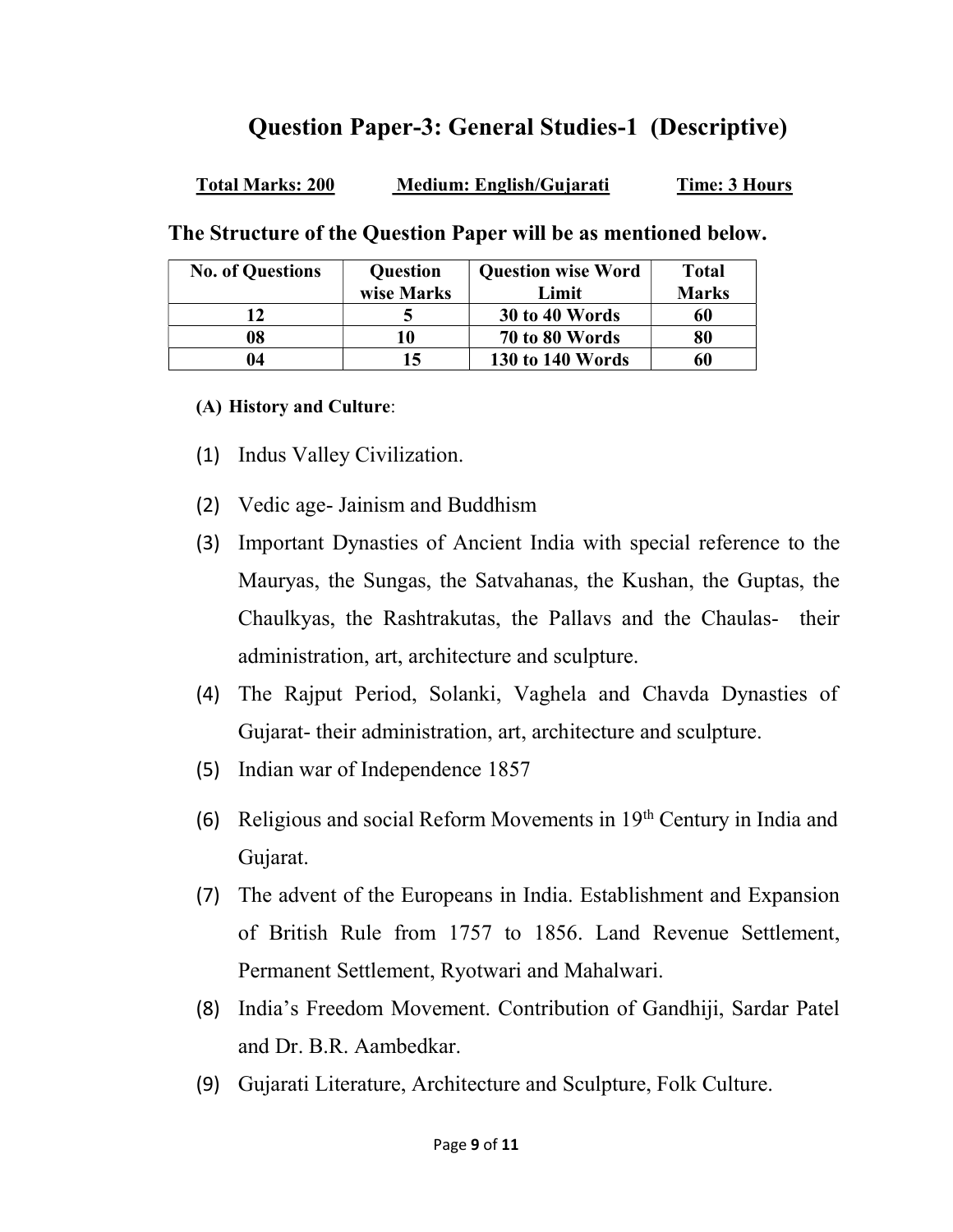### (B) Science and Technology.

- (1) India's Space programme and Nuclear Policy.
- (2) Prominent Scientists of India and their Contribution.
- (3) India's existing energy needs, India's Energy efficiency and Resources, Clean Energy resources, Energy policy of India - various Government policies and programmes
- (4) Development and Environment, Climate Change.
- ( C ) Indian Economy and Planning.
	- (1) Salient features of Indian Economy, Trend in National Income and Per capita income
	- (2) Sectoral composition (output and employment) Primary, Secondary and Tertiary.
	- (3) Agriculture growth and productivity, Food Security and Public Distribution System
	- (4) Indian Public finance system and Indian tax system.
	- (5) Prominent Institutions of Indian Economy.
	- (6) Various Socio-Economic Development Programmes of Central and State Government.

## (B) Geography

- (1) Geography of India- Physical, Economic, Social, Natural Resources and population related topics- with special reference to Gujarat.
- (2) Urbanization, its impacts and various schemes and programmes of Central Government for Urban areas.